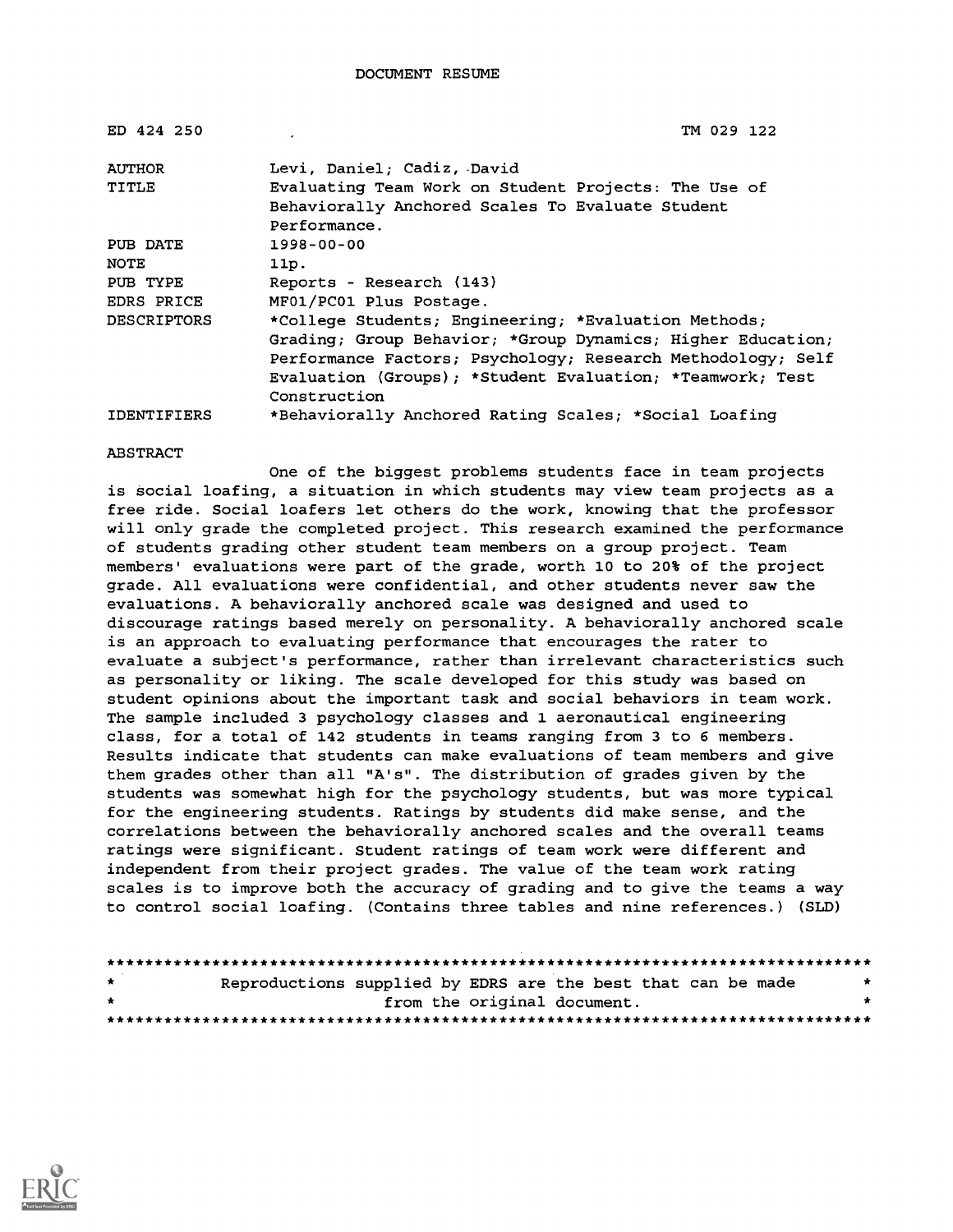1

PERMISSION TO REPRODUCE AND DISSEMINATE THIS MATERIAL HAS BEEN GRANTED BY

aniel Levi

TO THE EDUCATIONAL RESOURCES INFORMATION CENTER (ERIC)

Daniel Levi and David Cadiz\* Psychology and Human Development Department Cal Poly, San Luis Obispo, CA

U.S. DEPARTMENT OF EDUCATION Office of Educational Research and Improvement EDUCATIONAL RESOURCES INFORMATION CENTER (ERIC) This document has been reproduced as

- received from the person or organization originating it.
- O Minor changes have been made to improve reproduction quality.

### Introduction

One of the most important aspects of teaching students team work skills is to provide them with opportunities to work on team projects. Students need an opportunity to practice team work skills in order to learn (Johnson & Johnson, 1997). However, it is important that they actually learn effective skills during this experience. Research has found that students do not learn as much from participating on dysfunctional teams as they do from participating on functional teams (Lewis, Aldridge, & Swamidas, 1998).

One of the biggest problems students face in team projects is social loafing - some of the students view team projects as an opportunity for a "free ride" (Beatty, Haas, & Sciglimpaglia, 1996; Yamane, 1996). Social loafers let other students do the work, knowing that the professor can only accurately grade the final project, not their contribution to it. Students may, in turn, perceive group projects as being unfairly graded because of the unequal participation and commitment of team members. Their bad experiences working in groups could lead students to acquire a negative attitude toward team work.

There are a number of ways to deal with the social loafing problem. Students could be required to turn in individual rather than team reports, but this is impractical for some projects and defeats some of the purposes of using team projects. Students could be required to report about ongoing team processes and experiences through assignments such as writing a journal, but writing such a report can create additional social problems for team members and may be difficult for a professor to interpret (Lewis, Aldridge, & Swamidas, 1998). A third alternative is to have the students evaluate the performance of their fellow team members. Professors have successfully For a professor to interpret (Lewis, Aldridge, & Swamidas, 1998). A third alternative is<br>the students evaluate the performance of their fellow team members. Professors have su<br>used peer evaluations to ensure equal particip

Points of view or opinions stated in this document do not necessarily represent official OERI position or policy.

This research was funded by the NASA Multidisciplinary Design and Analysis Fellowship Program.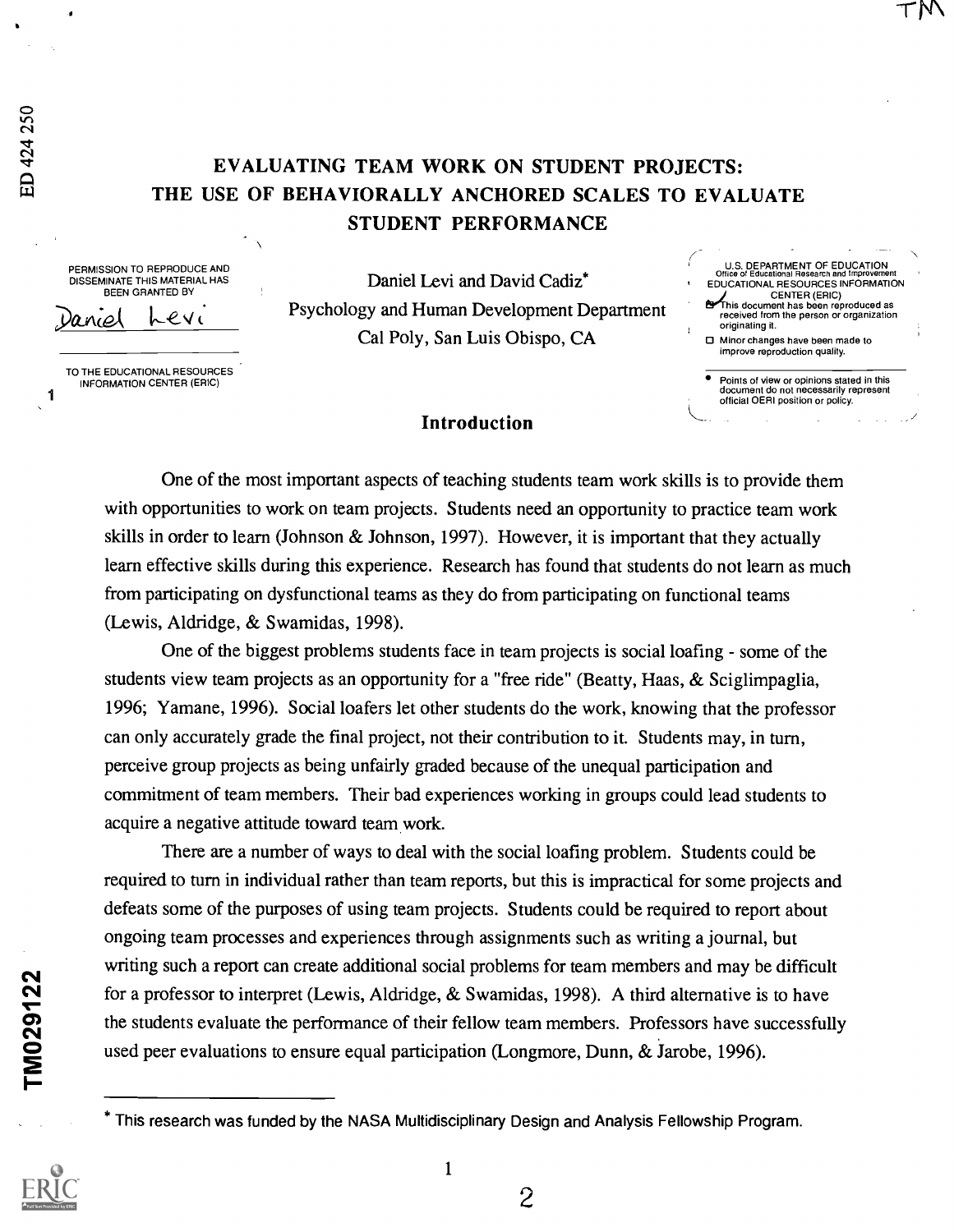Students have been found to be the best evaluators of the relative contributions of other team members (Metheny & Metheny, 1997). The faculty member primarily sees the final product of the project, but not all of the activities which go into its creation. However, faculty members are reluctant to use student evaluations. The reluctance of faculty members (and of managers in industry) is partially based on the belief that students will not accurately evaluate other students. Many faculty members believe that students will give team members "A"s in order to get along or will base their ratings on personality or liking rather than performance (Levi, Cacapit, Rinzel, & Stultz, 1995).

The purpose of this research is to examine the performance of students grading other student team members on a group project. The students worked on a team project which required a single team project report which was an important part of their grade in the class. The grading system was set up with a few conditions designed to help make it work better. The team members' evaluations were part of their grade, worth at least 10% of the project grade (and often 20%). All of the evaluations were confidential - other students never saw the evaluations. Finally, a behaviorally anchored scale was designed and used to discourage ratings based merely on personality.

A behaviorally anchored scale is an approach to evaluating performance which encourages the rater to evaluate a subject's performance, rather than irrelevant characteristics such as personality or liking (Smith & Kendall, 1963). By having the evaluation process focus on project related behaviors, it was believed that many of the biases in performance evaluations could be eliminated. Research on the success of using behaviorally anchored scales in the workplace have been mixed (Landy & Farr, 1980). However, the development of behaviorally anchored scales has been viewed as a good way to better explain to employees what behaviors are important in the evaluation process. This helps to set up performance goals for employees.

The behaviorally anchored scale used in this study was based on a common model of team work which proposes that team members perform two basic functions: task and social activities (Johnson & Johnson, 1997). Task activities are behaviors which are oriented toward the project or task the group is working on. Typical task activities during a group meeting focus on problem solving and group decision making. Social activities are behaviors which are designed to maintain social relations within the group. These group maintenance activities help to reduce tension in the group and increase cohesion among group members.

Students from Psychology and Engineering classes rated their team members on the behaviorally anchored scale and then gave the team member an overall rating. It was hypothesized that the act of completing the behaviorally anchored scale would make the overall ratings significantly correlate with the students' performance. Student team work grades in the class were calculated by averaging the overall team ratings for each student from their team members. This



2  $\sim$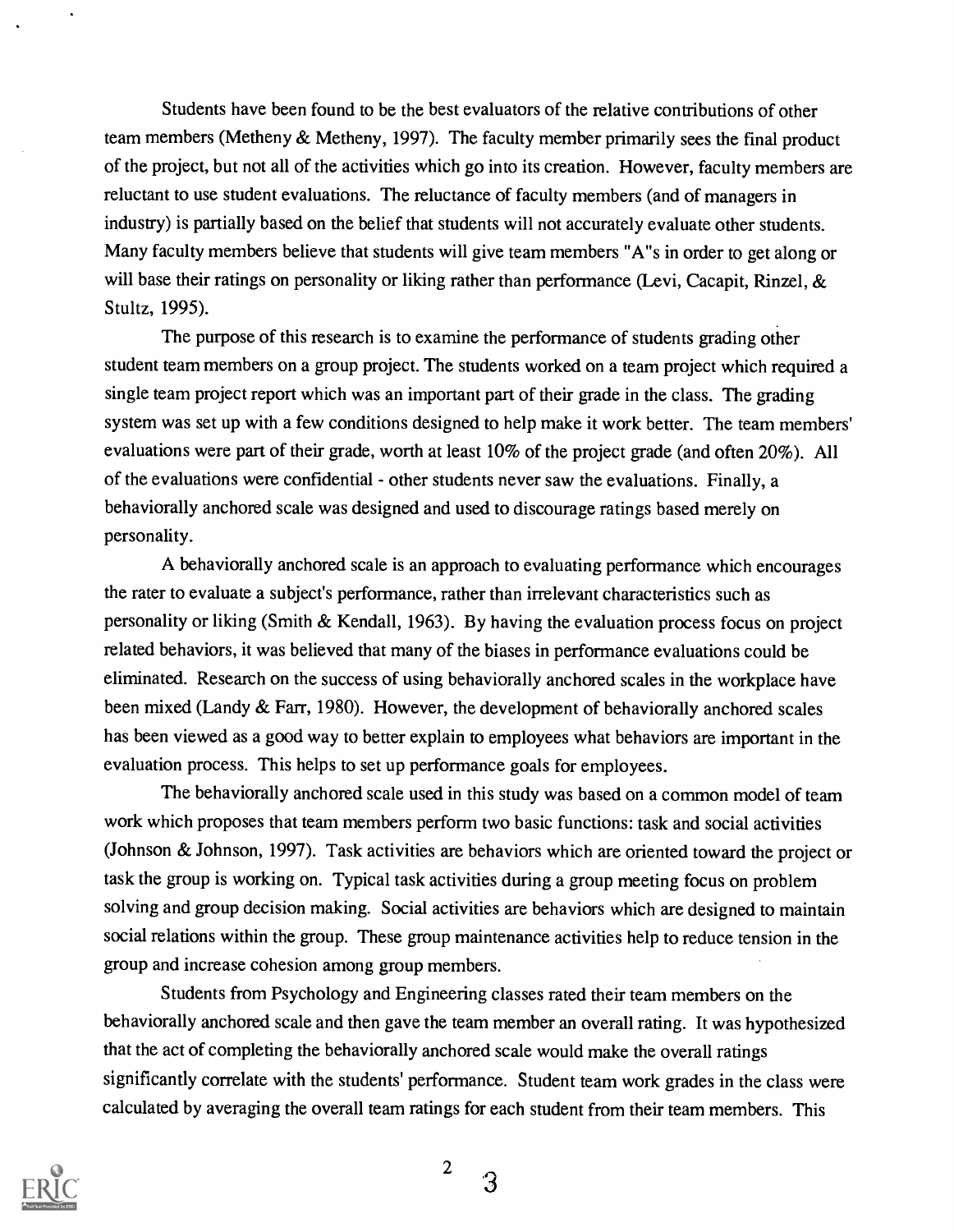study examined the relationships among the ratings and between the team work ratings and the project scores.

The goals of this project were as follows:

- 1) to develop a behaviorally anchored team work scale to measure an individual's contribution to a team project;
- 2) to demonstrate that student evaluations create a reasonable grade distribution which is independent of faculty evaluations; and,
- 3) to examine the relationship of task and social behaviors in the students' evaluations of team performance.

The importance of these goals is that developing a valid performance measure of individual behavior within a team is one way to control the problem of social loafing. However, it is important to develop a measurement system which does not disrupt the team project and is acceptable to the professor in the class. In addition to these goals, an examination of the differences between engineering and psychology students was used to show whether this approach could be used on a wide variety of students.

## Method

### Development of a Behaviorally Anchored Team Work Scale

As part of a class exercise in a Group Dynamics class in Psychology, students were asked to list the important task and social behaviors which contributed to a team project. An analysis of their responses to this exercise generated a list of the four most common task and social behaviors useful for evaluating student team work. The four task behaviors were making commitments to do task assignments, completing tasks on time, doing their fair share of work, and producing work of acceptable quality. The four social behaviors were acting in a cooperative fashion, actively participating in the team, promoting a climate of trust and mutual respect, and handling conflicts in an open and constructive fashion.

A team work evaluation form was created which required the students to list the names of the other team members on the project, to rate them on a set of behaviorally anchored scales, and then to give each student an overall team member rating. The behaviorally anchored scale contained the eight items (four task and four social behaviors) which were generated in the previous class exercise. These behaviors were rated on a five point scale from never to always. The overall team member rating was made on a ten point scale from poor team member to excellent team member.

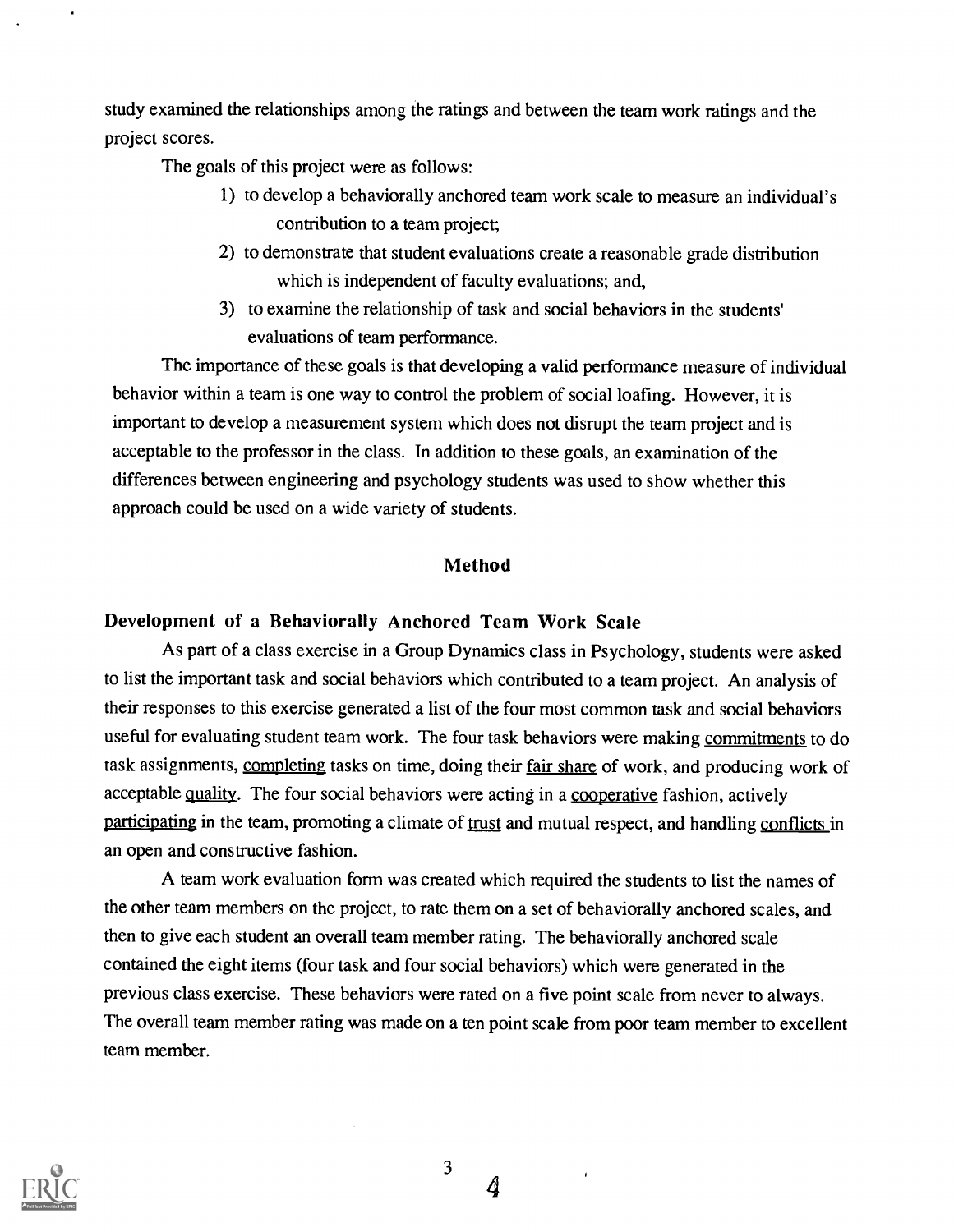## Testing of the Team Work Scale

 $\overline{a}$ 

The sample included three Psychology classes and a sophomore Aeronautical Engineering class. Altogether, 142 students participated in the study. Team size ranged from three to six students.

Students rated all of the members of their team. The grading was done in class and the students' ratings were kept confidential. A student's grade was calculated as the average response received from his/her team members. In addition, the professors' grades from the projects were collected.

## Results

Table 1 shows the ratings on the behaviorally anchored scale items for the Psychology and Engineering students separately. The Psychology students used the top of the scale about three quarters of the time, while the Engineering students' ratings were generally lower. T-tests were performed to statistically examine the differences between the ratings of the Psychology and Engineering students. The Psychology students gave higher ratings than the Engineering students on all of the task behaviors (Commitment:  $t$  (463) = 3.32, p<.001; Complete:  $t$  (463) = 5.12, p<.001; Fair share: t (463) = 2.79, p<.01; and Quality: t (463) = 3.69, p<.001). There were no significant differences between the students' ratings on the social behaviors.

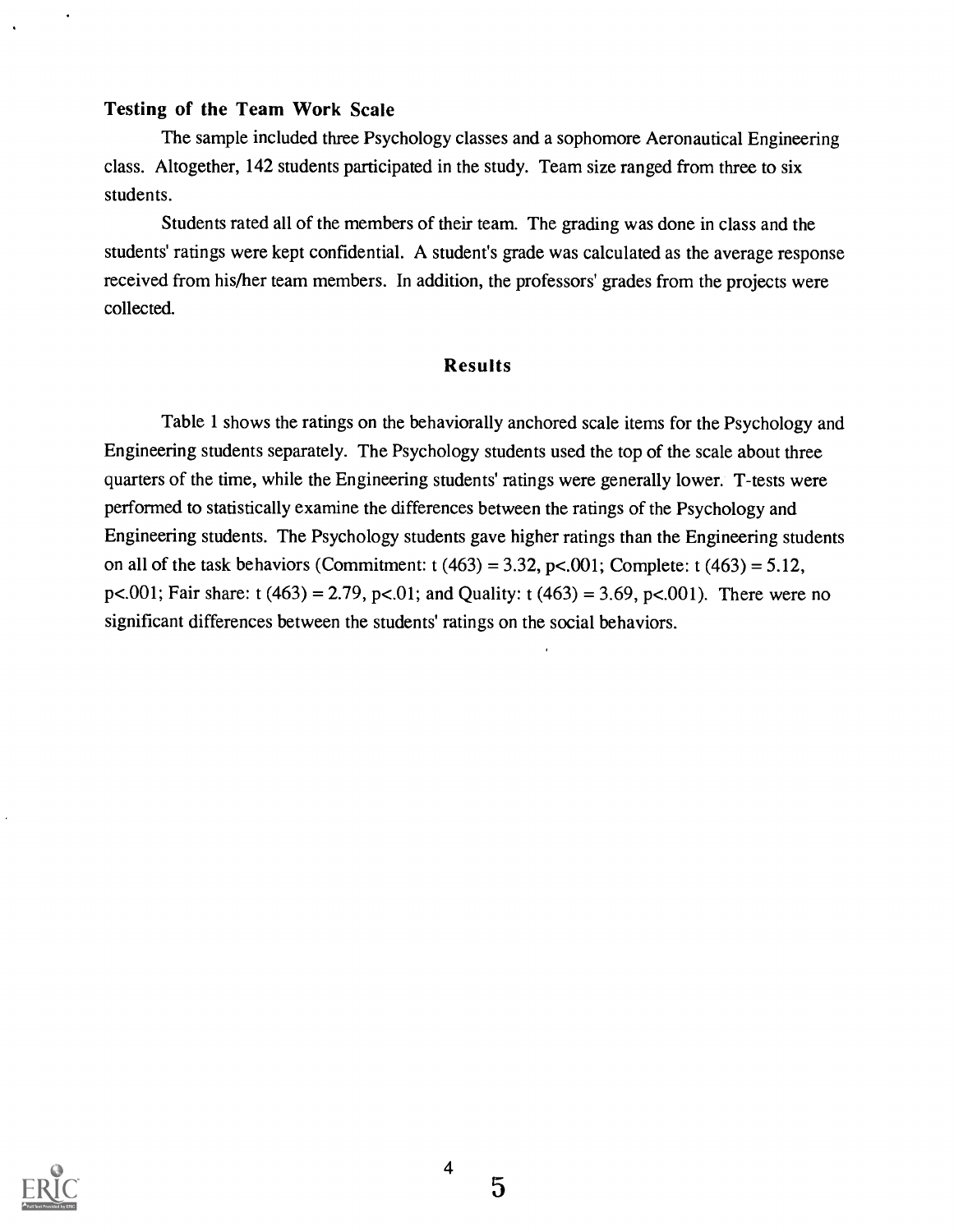## Table 1 Ratings on the Behaviorally Anchored Scales\*

 $\bullet$ 

| <b>Psychology Students</b>                            | Ratings: | 5      | 4      | 3 or less |
|-------------------------------------------------------|----------|--------|--------|-----------|
| Task                                                  |          |        |        |           |
| Make commitments to do task assignments               |          | 76%    | $17\%$ | 7%        |
| Complete assigned tasks on time                       |          | 73%    | $19\%$ | 8%        |
| Do their fair share of work                           |          | 74%    | $17\%$ | $9\%$     |
| Produce work with acceptable quality                  |          | 79%    | 15%    | 6%        |
| <b>Social</b>                                         |          |        |        |           |
| Act in a cooperative fashion                          |          | 84%    | $11\%$ | 5%        |
| Actively participate in the team                      |          | $73\%$ | 18%    | 9%        |
| Help to promote a climate of trust and mutual respect |          | $77\%$ | 13%    | $10\%$    |
| Handle conflicts in an open and constructive fashion  |          | 75%    | 16%    | 9%        |
| <b>Engineering Students</b>                           |          |        |        |           |
|                                                       | Ratings: | 5      | 4      | 3 or less |
| Task                                                  |          |        |        |           |
| Make commitments to do task assignments               |          | 54%    | 29%    | 17%       |
| Complete assigned tasks on time                       |          | 42%    | $40\%$ | 18%       |
| Do their fair share of work                           |          | 51%    | 37%    | 12%       |
| Produce work with acceptable quality                  |          | 50%    | 41%    | 9%        |
| Social                                                |          |        |        |           |
| Act in a cooperative fashion                          |          | 78%    | 20%    | $2\%$     |
| Actively participate in the team                      |          | 58%    | 33%    | $9\%$     |
| Help to promote a climate of trust and mutual respect |          | 65%    | 31%    | 4%        |
| Handle conflicts in an open and constructive fashion  |          | 58%    | 37%    | 5%        |

\*Scale ranged from  $1$  - Never,  $2$  - Sometimes,  $3$  - Many times,  $4$  - Most of the time, to  $5$  - Always

Table 2 contains the distribution of scores on the overall team member rating scale and the grades for the individual students. The grades were calculated by averaging the ratings on the behaviorally anchored scales for each student from their team members and using a standard grading criteria (90% and above for an A, etc.). The Psychology students gave higher ratings than the Engineering students on the overall team member ratings (t  $(463) = 3.55$ , p<.001). This difference led to higher grades given by the Psychology students. However, for both the Psychology and Engineering students, the overall ratings did create a grade distribution which identified differences in performance.

The ratings on the behaviorally anchored scales and the overall team rating were compared to the professor's project grades. Only two of the behaviorally anchored scales significantly ( $p <$ 

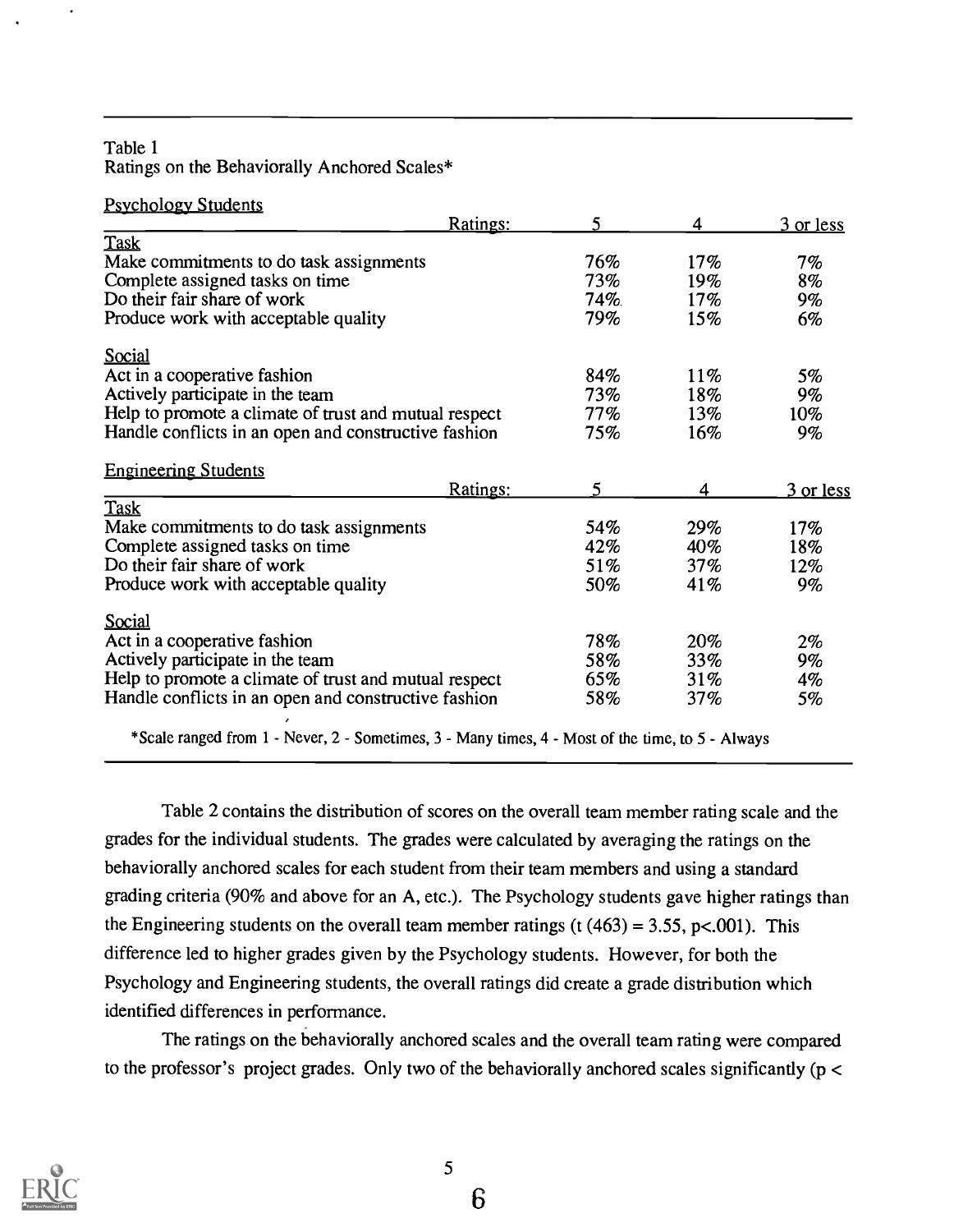.01) correlated with the project grades (Complete:  $r = .25$  and Conflict:  $r = .21$ ). The overall team rating did not significantly correlate with the project grade.

| <b>Rating</b> | Psychology | Engineering | Grade | Psychology | Engineering |
|---------------|------------|-------------|-------|------------|-------------|
| 10            | 62%        | 27%         | A     | 48%        | 11%         |
| 9             | 17%        | 33%         | в     | 32%        | 50%         |
| 8             | 9%         | 23%         | ⌒     | 11%        | 32%         |
| 7             | 6%         | 13%         | D     | 6%         | 1%          |
| b             | 2%         | $2\%$       | F     | 4%         | 1%          |
| J             | 2%         | 1%          |       |            |             |
| 4             | $0\%$      | $0\%$       |       |            |             |
| 3             | $0\%$      | $1\%$       |       |            |             |

| Table 2                                                    |  |
|------------------------------------------------------------|--|
| Distribution of Scores and Grades Using the Overall Rating |  |

A multiple regression using all eight of the team work behaviors on the behaviorally anchored scales to predict the overall team member rating was significant (F  $(8,456) = 196.1$ , p < .0001) with a  $R = .88$  and an adjusted R-squared of .77. The regression found that five of the eight team work behaviors were significant in the model. A simplified regression model using only the top four of the variables had a  $R = 0.86$  (adjusted R-squared of .75) and was statistically significant (F  $(8,456) = 340.10$ , p<.0001). This model closely approximates the full regression, and suggests that a simpler four variable rating scale would be sufficient. The four variable model included three task behaviors (Commitment, Fair Share, and Quality) and one social behavior (Participate).

Table 3 presents the regression information for this four variable model, and includes separate models for the Psychology and Engineering students. Although all three models are statistically significant  $(p<.001)$ , the regression model works better (explains more of the variance) for the Psychology students than the Engineering students. In the models, one of the four variables is a social, rather than task, behavior. In the Psychology model, this social variable (Participate) accounts for 40% of the variance, while it accounts for only 26% of the variance in the Engineering model.

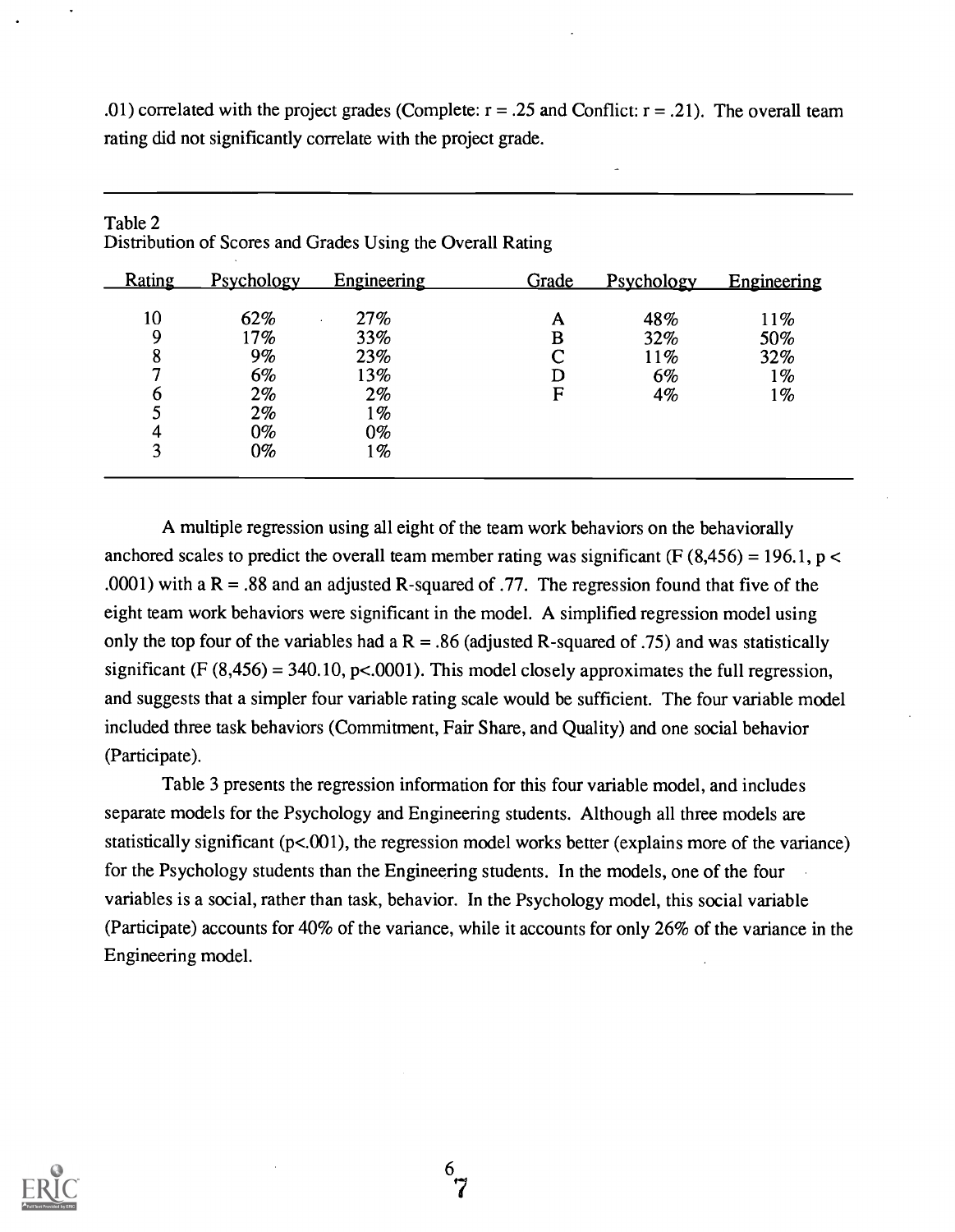#### Table 3

|                                                                                                                                                    | <b>Psychology</b>                        | Engineers                         | <b>Total</b>                             |
|----------------------------------------------------------------------------------------------------------------------------------------------------|------------------------------------------|-----------------------------------|------------------------------------------|
| Make commitments to do task assignments<br>Do their fair share of work<br>Produce work with acceptable quality<br>Actively participate in the team | $.16**$<br>$.23**$<br>$.21**$<br>$.40**$ | $.27*$<br>.14<br>$.29*$<br>$.26*$ | $.20**$<br>$.21**$<br>$.25**$<br>$.35**$ |
| N                                                                                                                                                  | 369                                      | 95                                | 464                                      |
| $R^2$ adjusted                                                                                                                                     | $.78**$                                  | $.56**$                           | $.75**$                                  |
| ** $p<.001$ , * $p<.01$                                                                                                                            |                                          |                                   |                                          |

Regression of the Behaviorally Anchored Scales to the Overall Rating, with Standardized Beta **Coefficients** 

An analysis was made of the differences between three, four and five person teams. (There were too few six person teams to include in the analysis). This analysis showed that there were significant differences  $(p < .05)$  on the Conflict, Cooperate, and Complete behaviors. In all cases, the three person teams were rated higher than the four and five person teams. This suggests that there is no difference between four and five person teams, and little difference with the three person teams. Consequently, there is probably not a need to adjust the team work evaluation system due to varying team sizes.

## Conclusion

This study demonstrates a number of points about the use of student team work ratings and the value of behaviorally anchored scales. First, students can make evaluations of their fellow team members and give them grades other than all "A"s. The distribution of grades given by the students was somewhat high for the Psychology students, but a more typical grading distribution was given by the Engineering students. (This is similar to the differences in the overall grade distributions of the two types of classes.)

The ratings given by the students do make sense. The correlations between the behaviorally anchored scales and the overall teams ratings are significant. The ratings show that students do consider the behavior of their team members when making their ratings, especially the task oriented behaviors.

It is important to note that although the behaviorally anchored scales correlated significantly with the overall team ratings, that does not mean that the overall rating can be used to replace the

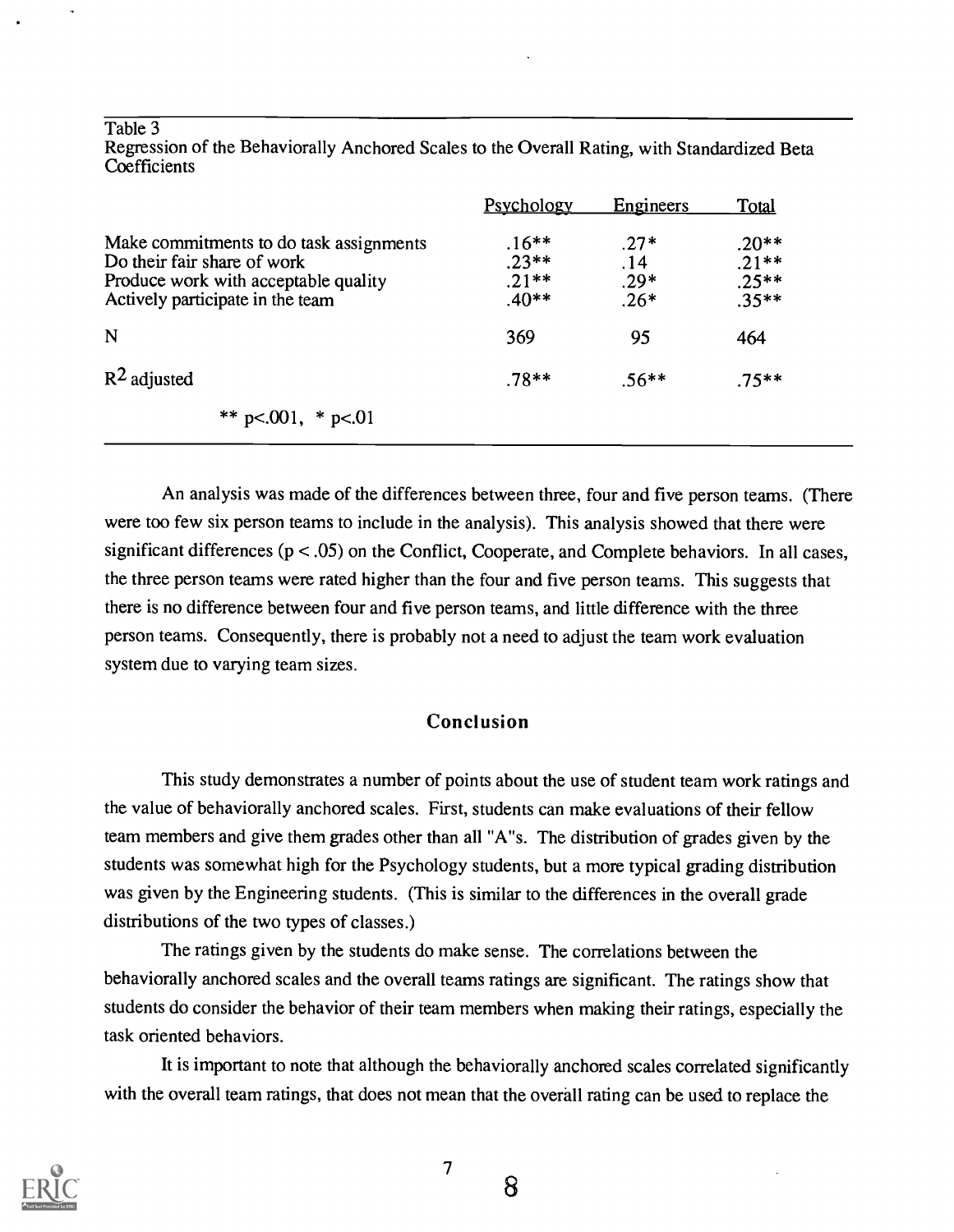behaviorally anchored scales. It is assumed that the act of completing the behaviorally anchored scales helps the students to make better overall ratings by focusing on the performance of the team members, rather than relying on irrelevant factors such as personality or liking.

Student ratings of team work are different and independent from their project grades. This shows the value of allowing students' ratings of team work to be part of the grading system. Team work scores discriminate within team performance in ways which are not included in the professors' overall project grades. In addition, the value of student team work ratings is more than just improving the accuracy of the class grading system. The ability to evaluate each others performance is an important tool for students to manage social loafing in their teams.

The value of the team work rating scales is to both improve the accuracy of the grading and to give the teams a way to control social loafing. The lack of a correlation between the project grade given by the professor and the student team work evaluations shows that teams hide the effects of social loafing by some its members. Interviews with the professors participating in this study showed that complaints about social loafing were reduced when the student evaluation system was used. The student evaluation system does not eliminate the social loafing problem, but it does give students a way to manage the problem and a sense that they are being treated fairly.

The regression analysis suggests that a simpler rating system would be sufficient. Students could use a four item behaviorally anchored scale, and this should reach the same conclusion. The four scale items include the following: make commitments to do task assignments, do their fair share of work, produce work with acceptable quality, and actively participate in the team. A copy of this revised rating scale is included in the Appendix.

Three of the four items in the behaviorally anchored scale are task related behaviors. Even though 75% of the evaluation scale deals with task related behaviors, this does not measure the importance of social activities nor the amount of time a group may participate in task related behaviors. The regression analysis suggests that social related behaviors are more important for Psychology than Engineering majors. For the Psychology students, active participation (the social behavior in the scale) accounted for 40% of the total score, while it accounted for only 26% of the Engineering students total score. However, an observational analysis of Psychology and Engineering classes found that student teams in both classes spent only about 10% of their team time engaged in social, rather than task, oriented behaviors.

### References

Johnson, D. & Johnson, F. (1997). Working Together: Group Theory and Group Skills. Boston: Allyn and Bacon.



8

Beatty, J., Haas, R., & Sciglimpaglia, D. (1996). Using Peer Evaluations to Assess Individual Performances in Group Class Projects. Journal of Marketing Education, Summer 1996, 17-27.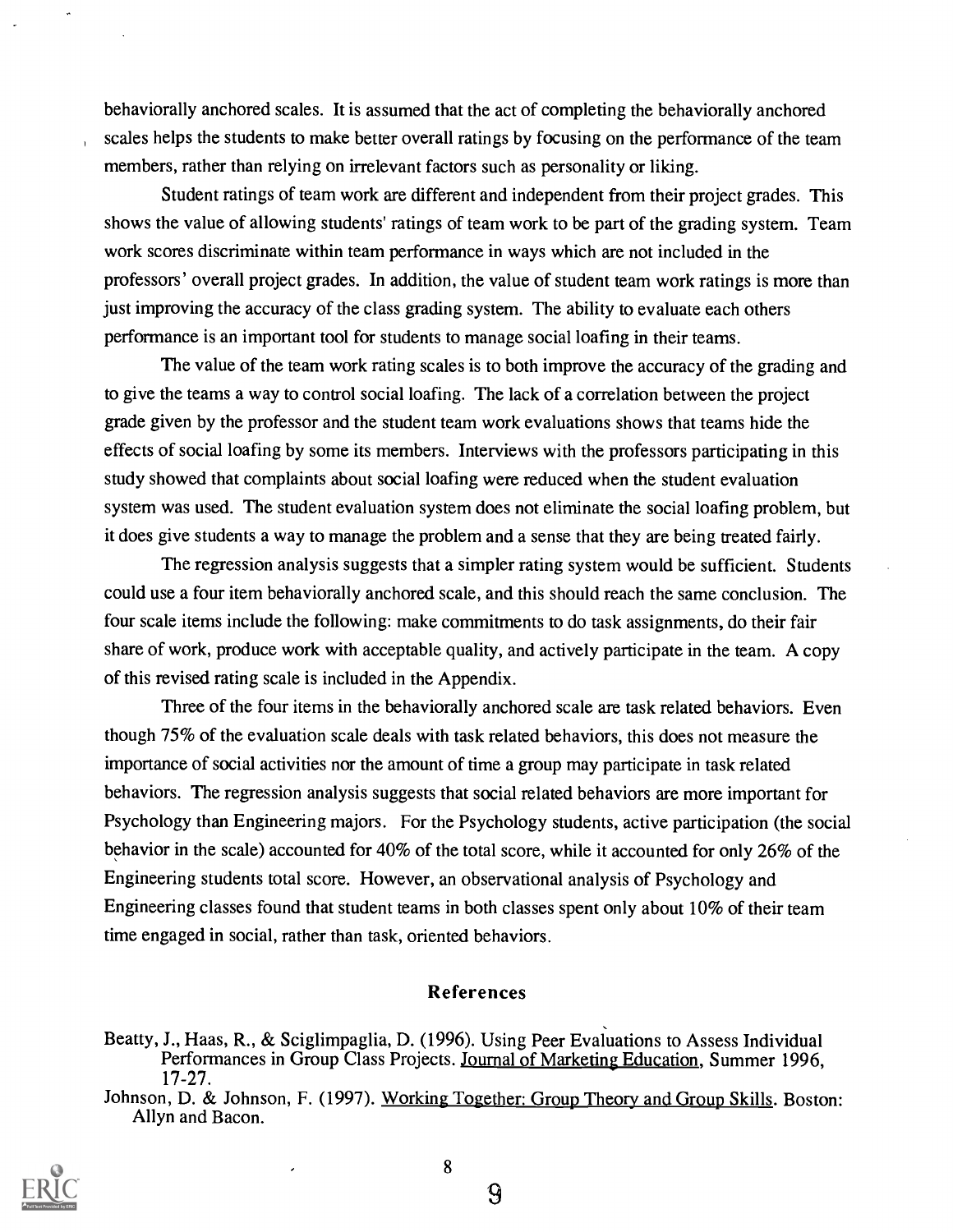Landy, F. & Farr, J. (1980). Performance rating. Psychological Bulletin, 87, 72-107.

- Levi, D., Cacapit, M., Rinzel, L., & Stultz, F. (1995). Faculty Manual for The Student Team Work Manual: A How-To Guide for Engineering Students on Project Teams. Cal Poly education manual. Development of the manual sponsored by NASA.
- Lewis, P., Aldridge, D., & Swamidas. (1998). Assessing Teaming Skills Acquisition on Undergraduate Project Teams. Journal of Engineering Education, 87(2), 149-155.
- Longmore, M., Dunn, D., & Jarobe, G. (1996). Learning By Doing: Group Projects in Research Method Classes Teaching Sociology, 24, 84-91.
- Metheny, D. & Metheny W. (1997). "Enriching Technical Courses with Learning Teams. College Teaching, 1, 32-35.
- Smith, P. & Kindall, L. (1963). Retranslation of expectations: An approach to the construction of unambiguous anchors for rating scales. Journal of Applied Psychology, 47, 149-155.
- Yamane, D. (1996). Collaboration and its Discontents: Steps Toward Overcoming Barriers to Successful Group Projects Teaching Sociology, 24, 378-383.

## BEST COPY AVAILABLE



 $\overline{Q}$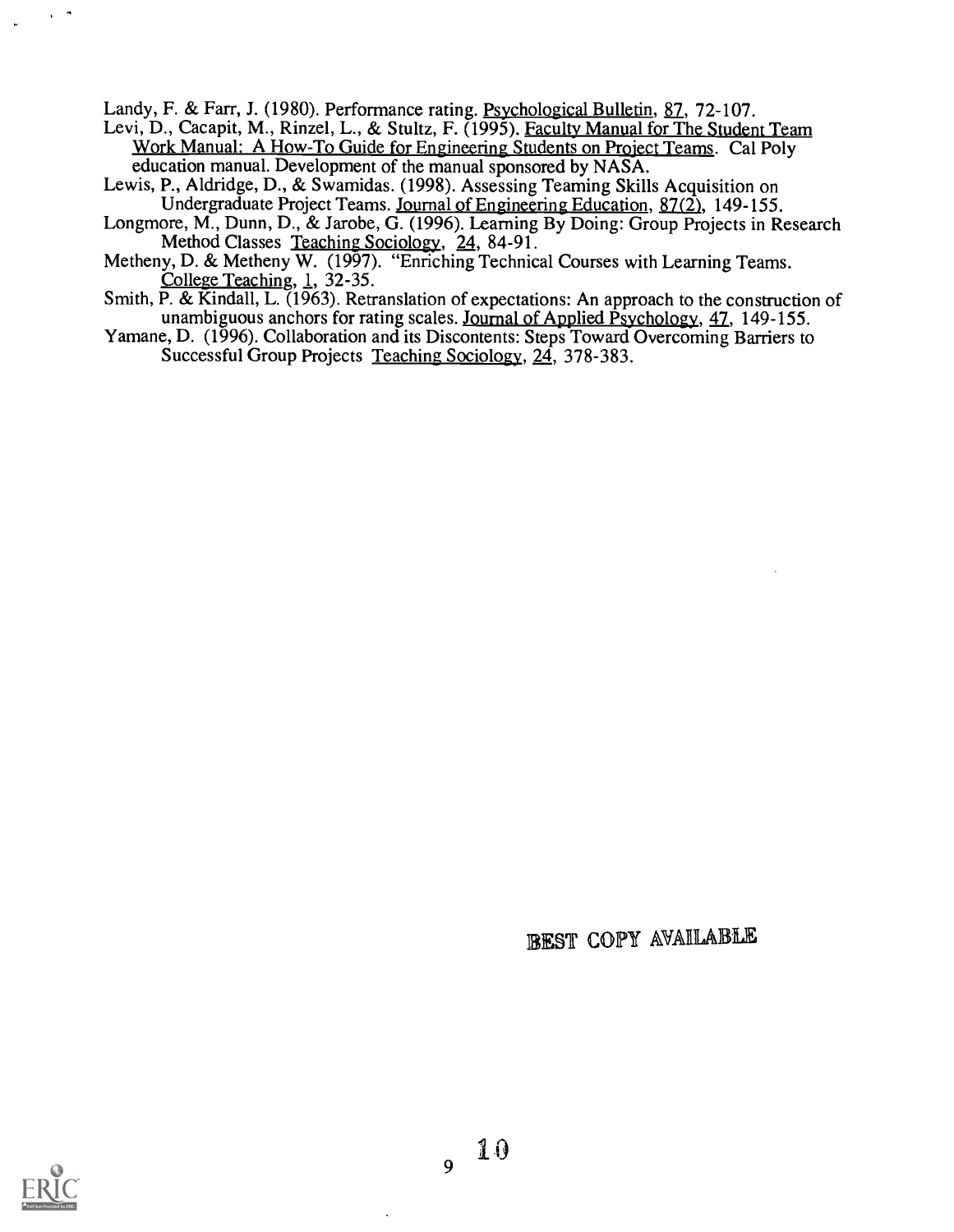## TEAM WORK EVALUATION FORM

منور

### Instructions:

 $\hat{\mathbf{y}}$  and

This form is designed to help you rate the team members in your class project. Begin by writing down your name and the project or team name. Use the rating scale to evaluate your team members. Write the ratings and add them together for each team member at the bottom of the page.

| Your name:               |  |  |  |
|--------------------------|--|--|--|
| Name of Project or team: |  |  |  |

Use the following rating scale to evaluate your team members' behavior:

| Never | <b>Sometimes</b> | Many times | Most of the time | <b>Always</b> |
|-------|------------------|------------|------------------|---------------|

## Did the team member you are rating:

- A. make commitments to do task assignments?
- B. do their fair share of work?
- C. produce work with acceptable quality?
- D. actively participate in the team?

| <b>Team Member</b>                               | A | B | $\bf C$ | $\mathbf{D}$ | <b>Total</b>                                |
|--------------------------------------------------|---|---|---------|--------------|---------------------------------------------|
|                                                  |   |   |         |              |                                             |
| _________ _____ + _____ + _____ + _____ = ____   |   |   |         |              |                                             |
| $\overline{2}$                                   |   |   |         |              | ___ ____ + ____ + ____ + ____ = ___         |
| 3.<br><u> Tanzania (</u> 1980)<br>Lingvis (1980) |   |   |         |              | ______ _____ + _____ + _____ + _____ = ____ |
| 4.                                               |   |   |         |              | $+$ _____ = __ __                           |
| 5.                                               |   |   |         |              | __ ___ + ___ + ___ + ___ + ___ = ___        |
| 6.                                               |   |   |         |              | ____ + ____ + ____ = ____                   |

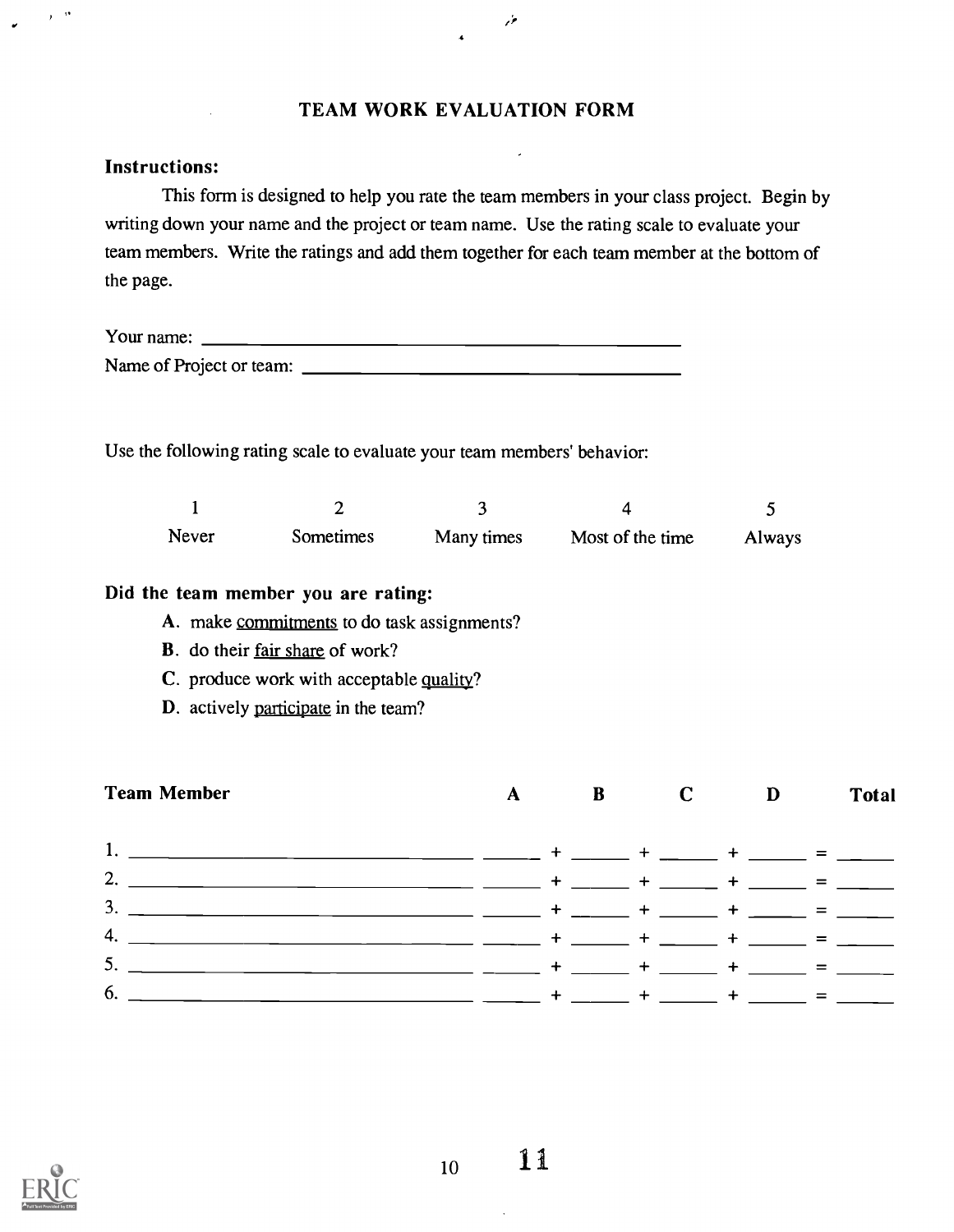

**U.S. Department of Education** 

Office of Educational Research and Improvement (OERI) National Library of Education (NLE) Educational Resources Information Center (ERIC)



TM029122

# REPRODUCTION RELEASE

(Specific Document)

## I. DOCUMENT IDENTIFICATION:

Title:

Evaluating Team Work in Student Projects: The Use of Behaviorally Anchored'Scales'to Evaluate Student Performance

| Author(s):<br>Daniel Levi and David Cadiz |                          |
|-------------------------------------------|--------------------------|
| Corporate Source:                         | <b>Publication Date:</b> |
| Not published<br>$\cdots$<br>$\mathbf{A}$ | july 8, 1998             |
|                                           |                          |

## II. REPRODUCTION RELEASE:

In order to disseminate as widely as possible timely and significant materials of interest to the educational community, documents announced in the monthty abstract journal of the ERIC system, Resources in Education (R1E), are usually made available to users in microfiche, reproduced paper copy, and electronic media, and sold through the ERIC Document Reproduction Service (EDRS). Credit is given to the source of each document, and, if reproduction release is granted, one of the following notices is affixed to the document.

If permission is granted to reproduce and disseminate the identified document, please CHECK ONE of the following three options and sign at the bottom of the page.

| The sample sticker shown below will be<br>affixed to all Level 1 documents                                        | The samcle sticker shown below will be<br>affixed to all Level 2A documents                                                                                                                                                                                                           | The sample sticker shown below will be<br>:::::xed to all Level 2B documents                       |
|-------------------------------------------------------------------------------------------------------------------|---------------------------------------------------------------------------------------------------------------------------------------------------------------------------------------------------------------------------------------------------------------------------------------|----------------------------------------------------------------------------------------------------|
| PERMISSION TO REPRODUCE AND<br>DISSEMINATE THIS MATERIAL HAS<br>BEEN GRANTED BY                                   | PERMISSION TO REPRODUCE AND<br><b>CISSEMINATE THIS MATERIAL IN</b><br>MICROFICHE, AND IN ELECTRONIC MEDIA<br>FOR ERIC COLLECTION SUBSCRIEERS CNLY,<br>HAS BEEN GRANTED BY                                                                                                             | PERMISSION TO REPRODUCE AND<br>DISSEMINATE THIS MATERIAL IN<br>MICROFICHE ONLY HAS BEEN GRANTED BY |
|                                                                                                                   |                                                                                                                                                                                                                                                                                       |                                                                                                    |
| TO THE EDUCATIONAL RESOURCES<br><b>INFORMATION CENTER (ERIC)</b>                                                  | TO THE EDUCATIONAL RESOURCES<br><b>INFORMATION CENTER (ERIC)</b>                                                                                                                                                                                                                      | TO THE EDUCATIONAL RESOURCES<br><b>INFORMATION CENTER (ERIC)</b>                                   |
|                                                                                                                   | 2Α                                                                                                                                                                                                                                                                                    | 2Β                                                                                                 |
| Level 1                                                                                                           | Level 2A                                                                                                                                                                                                                                                                              | Level 2B                                                                                           |
|                                                                                                                   |                                                                                                                                                                                                                                                                                       |                                                                                                    |
|                                                                                                                   |                                                                                                                                                                                                                                                                                       |                                                                                                    |
|                                                                                                                   |                                                                                                                                                                                                                                                                                       |                                                                                                    |
| Check here for Level 1 release, permitting reproduction<br>and dissemination in microfiche or other ERIC archival | Check here for Level 2A release, permitting reproduction<br>and dissemination in microfiche and in electronic media                                                                                                                                                                   | Check here for Level 28 release, permitting<br>reproduction and dissemination in microfiche only   |
| media (e.g., electronic) and paper copy.                                                                          | for ERIC archival collection subscribers only                                                                                                                                                                                                                                         |                                                                                                    |
|                                                                                                                   | Documents will be processed as indicated provided reproduction quality permits.                                                                                                                                                                                                       |                                                                                                    |
|                                                                                                                   | If permission to reproduce is granted, but no box is checked, documents will be processed at Level 1                                                                                                                                                                                  |                                                                                                    |
|                                                                                                                   |                                                                                                                                                                                                                                                                                       |                                                                                                    |
|                                                                                                                   | I hereby grant to the Educational Resources Information Center (ERIC) nonexclusive permission to reproduce and disseminate this document                                                                                                                                              |                                                                                                    |
|                                                                                                                   | es indicated above. Reproduction from the ERIC microfiche or electronic medie by persons other than ERIC employees and its system<br>contractors requires permission from the copyright holder. Exception is made for non-profit reproduction by libraries and other service egencies |                                                                                                    |
|                                                                                                                   | to satisfy information needs of educators in response to discrete inquiries:                                                                                                                                                                                                          |                                                                                                    |
|                                                                                                                   | Printed Name/Position/Title:                                                                                                                                                                                                                                                          |                                                                                                    |
| Signature:<br><b>Sign</b>                                                                                         |                                                                                                                                                                                                                                                                                       | Daniel Levi, Professor.                                                                            |
| here. $\rightarrow$<br>Organization/Address                                                                       |                                                                                                                                                                                                                                                                                       | FAX:<br>Telephone: 805-541-183                                                                     |
| please                                                                                                            | Paychology & Human Development<br>Cal Poly, San Luis Obispo, CA<br>E-Mail Address:                                                                                                                                                                                                    | Data:                                                                                              |
|                                                                                                                   | dlevi@calpoi                                                                                                                                                                                                                                                                          | (over)                                                                                             |